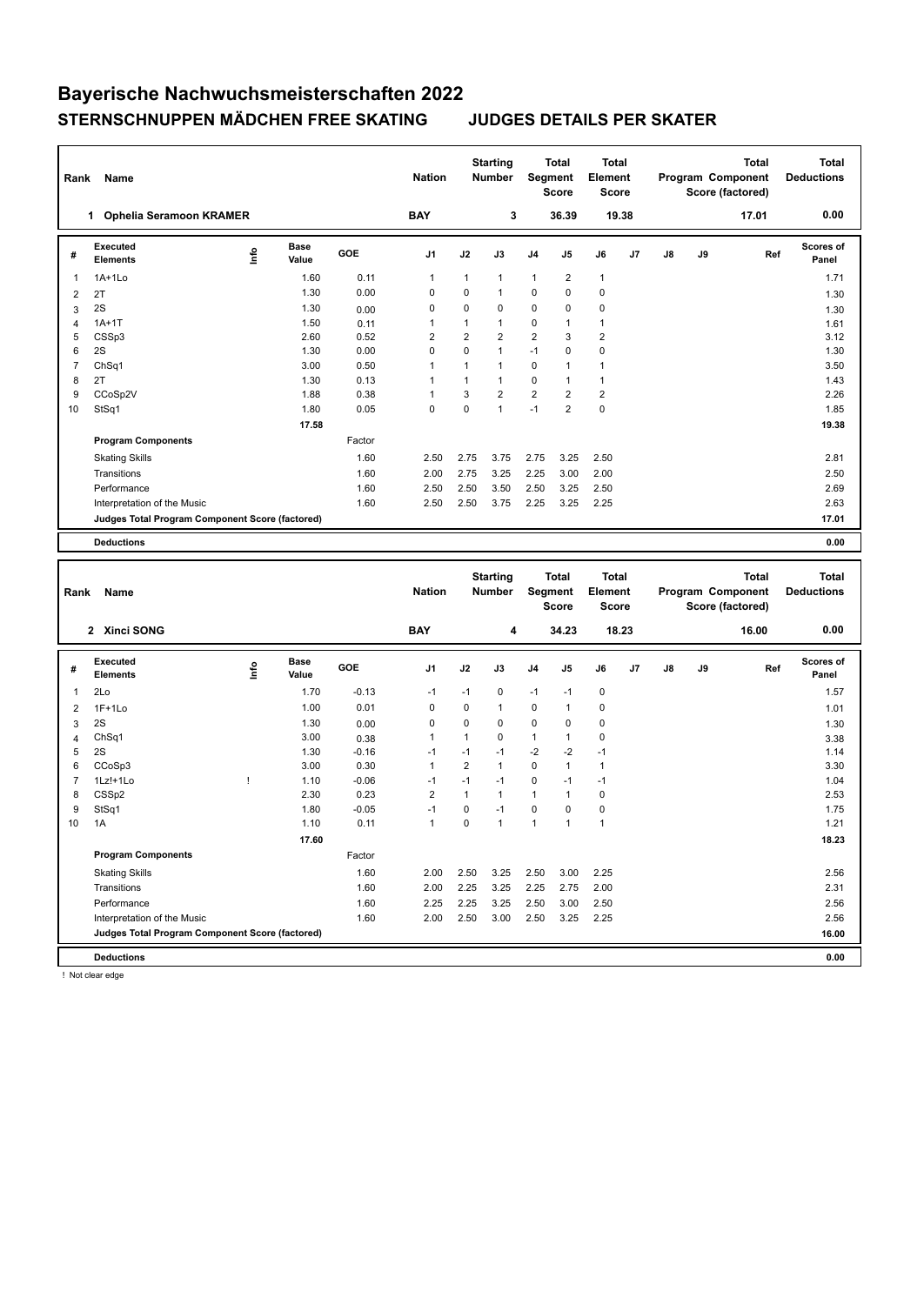| Rank           | Name                                            |         |                      |         | <b>Nation</b>  |                | <b>Starting</b><br><b>Number</b> | Segment        | <b>Total</b><br><b>Score</b> | <b>Total</b><br>Element<br><b>Score</b> |       |               |    | <b>Total</b><br>Program Component<br>Score (factored) | <b>Total</b><br><b>Deductions</b> |
|----------------|-------------------------------------------------|---------|----------------------|---------|----------------|----------------|----------------------------------|----------------|------------------------------|-----------------------------------------|-------|---------------|----|-------------------------------------------------------|-----------------------------------|
|                | <b>Leonore Sternlaub KRAMER</b><br>3            |         |                      |         | <b>BAY</b>     |                | 13                               |                | 32.73                        |                                         | 15.90 |               |    | 17.33                                                 | $-0.50$                           |
| #              | Executed<br><b>Elements</b>                     | lnfo    | <b>Base</b><br>Value | GOE     | J1             | J2             | J3                               | J <sub>4</sub> | J <sub>5</sub>               | J6                                      | J7    | $\mathsf{J}8$ | J9 | Ref                                                   | <b>Scores of</b><br>Panel         |
| 1              | $1F+1Lo$                                        |         | 1.00                 | 0.00    | 0              | 0              | 0                                | $\mathbf 0$    | $\mathbf{1}$                 | 0                                       |       |               |    |                                                       | 1.00                              |
| 2              | 2Sq                                             | q       | 1.30                 | $-0.20$ | $-2$           | $-2$           | $\Omega$                         | $-2$           | $-1$                         | $-1$                                    |       |               |    |                                                       | 1.10                              |
| 3              | CSSp3                                           |         | 2.60                 | 0.52    | $\overline{2}$ | $\overline{2}$ | $\overline{2}$                   | $\mathbf 0$    | $\overline{2}$               | $\overline{2}$                          |       |               |    |                                                       | 3.12                              |
| 4              | 2S                                              |         | 1.30                 | 0.00    | $\mathbf 0$    | 0              | 0                                | $-1$           | $\Omega$                     | 0                                       |       |               |    |                                                       | 1.30                              |
| 5              | CoSp                                            |         | 0.00                 | 0.00    |                | ٠              | $\overline{\phantom{a}}$         | ۰              |                              | $\overline{\phantom{a}}$                |       |               |    |                                                       | 0.00                              |
| 6              | 2T <                                            | $\prec$ | 1.04                 | $-0.21$ | $-2$           | $-2$           | $-1$                             | $-4$           | $-2$                         | $-2$                                    |       |               |    |                                                       | 0.83                              |
| $\overline{7}$ | $1A+1T$                                         |         | 1.50                 | 0.06    | 0              | 0              | 1                                | $\mathbf 0$    | 1                            | 1                                       |       |               |    |                                                       | 1.56                              |
| 8              | Ch <sub>Sq1</sub>                               |         | 3.00                 | 0.88    | $\overline{2}$ | $\overline{2}$ | 1                                | $\overline{2}$ | 3                            | $\mathbf{1}$                            |       |               |    |                                                       | 3.88                              |
| 9              | StSq1                                           |         | 1.80                 | 0.18    | $\mathbf 0$    | 1              | 1                                | $\mathbf{1}$   | $\overline{2}$               | $\mathbf{1}$                            |       |               |    |                                                       | 1.98                              |
| 10             | 1A                                              |         | 1.10                 | 0.03    | $\mathbf 0$    | $\overline{1}$ | $\Omega$                         | $\overline{1}$ | $\Omega$                     | 0                                       |       |               |    |                                                       | 1.13                              |
|                |                                                 |         | 14.64                |         |                |                |                                  |                |                              |                                         |       |               |    |                                                       | 15.90                             |
|                | <b>Program Components</b>                       |         |                      | Factor  |                |                |                                  |                |                              |                                         |       |               |    |                                                       |                                   |
|                | <b>Skating Skills</b>                           |         |                      | 1.60    | 2.00           | 3.00           | 3.25                             | 2.75           | 3.25                         | 2.50                                    |       |               |    |                                                       | 2.88                              |
|                | Transitions                                     |         |                      | 1.60    | 1.75           | 2.75           | 3.25                             | 2.50           | 3.00                         | 2.25                                    |       |               |    |                                                       | 2.63                              |
|                | Performance                                     |         |                      | 1.60    | 1.75           | 2.50           | 3.00                             | 2.75           | 3.25                         | 2.50                                    |       |               |    |                                                       | 2.69                              |
|                | Interpretation of the Music                     |         |                      | 1.60    | 2.00           | 2.50           | 3.25                             | 2.50           | 3.25                         | 2.25                                    |       |               |    |                                                       | 2.63                              |
|                | Judges Total Program Component Score (factored) |         |                      |         |                |                |                                  |                |                              |                                         |       |               |    |                                                       | 17.33                             |
|                | <b>Deductions</b>                               |         | Falls:               | $-0.50$ |                |                |                                  |                |                              |                                         |       |               |    |                                                       | $-0.50$                           |

< Under-rotated jump q Jump landed on the quarter

| Rank           | Name                                            |      |               |         | <b>Nation</b>  |          | <b>Starting</b><br><b>Number</b> | Segment        | <b>Total</b><br><b>Score</b> | Total<br>Element<br><b>Score</b> |    |               |    | <b>Total</b><br>Program Component<br>Score (factored) | Total<br><b>Deductions</b> |
|----------------|-------------------------------------------------|------|---------------|---------|----------------|----------|----------------------------------|----------------|------------------------------|----------------------------------|----|---------------|----|-------------------------------------------------------|----------------------------|
|                | <b>Mia YANAGITANI</b><br>4                      |      |               |         | <b>BAY</b>     |          | 6                                |                | 32.44                        | 17.01                            |    |               |    | 15.43                                                 | 0.00                       |
| #              | Executed<br><b>Elements</b>                     | Info | Base<br>Value | GOE     | J1             | J2       | J3                               | J <sub>4</sub> | J5                           | J6                               | J7 | $\mathsf{J}8$ | J9 | Ref                                                   | Scores of<br>Panel         |
| $\overline{1}$ | $1A+1Lo$                                        |      | 1.60          | 0.00    | $\mathbf 0$    | $\Omega$ | 0                                | $\mathbf 0$    | $\mathbf 0$                  | $\pmb{0}$                        |    |               |    |                                                       | 1.60                       |
| 2              | 2S                                              |      | 1.30          | $-0.03$ | $\mathbf 0$    | $\Omega$ | 0                                | $-1$           | $\mathbf 0$                  | $-1$                             |    |               |    |                                                       | 1.27                       |
| 3              | $1A+1Lo$                                        |      | 1.60          | 0.06    | 0              |          | $\mathbf{1}$                     | $\mathbf 0$    | 1                            | 0                                |    |               |    |                                                       | 1.66                       |
| 4              | CSS <sub>p2</sub>                               |      | 2.30          | 0.23    | 1              |          | $\mathbf{1}$                     | $\mathbf{1}$   | 1                            | $\mathbf{1}$                     |    |               |    |                                                       | 2.53                       |
| 5              | ChSq1                                           |      | 3.00          | 0.88    | $\overline{2}$ |          | $\overline{2}$                   | $\overline{2}$ | $\overline{2}$               | $\mathbf{1}$                     |    |               |    |                                                       | 3.88                       |
| 6              | 2S                                              |      | 1.30          | $-0.03$ | $-1$           | 0        | 0                                | $-1$           | $\Omega$                     | $\mathbf 0$                      |    |               |    |                                                       | 1.27                       |
| $\overline{7}$ | 2Lo<<                                           | <<   | 0.50          | $-0.16$ | $-3$           | $-3$     | $-2$                             | $-4$           | $-4$                         | $-3$                             |    |               |    |                                                       | 0.34                       |
| 8              | 1Lz                                             |      | 0.60          | 0.00    | 0              | $\Omega$ | $\mathbf{1}$                     | $\mathbf 0$    | $\mathbf 0$                  | $\mathbf 0$                      |    |               |    |                                                       | 0.60                       |
| 9              | CCoSp2                                          |      | 2.50          | $-0.06$ | 0              | $\Omega$ | $\Omega$                         | $\mathbf 0$    | $-1$                         | $-1$                             |    |               |    |                                                       | 2.44                       |
| 10             | StSqB                                           |      | 1.50          | $-0.08$ | $-1$           | 0        | $\mathbf{1}$                     | $-2$           | $-1$                         | $\mathbf 0$                      |    |               |    |                                                       | 1.42                       |
|                |                                                 |      | 16.20         |         |                |          |                                  |                |                              |                                  |    |               |    |                                                       | 17.01                      |
|                | <b>Program Components</b>                       |      |               | Factor  |                |          |                                  |                |                              |                                  |    |               |    |                                                       |                            |
|                | <b>Skating Skills</b>                           |      |               | 1.60    | 1.75           | 2.50     | 3.25                             | 2.50           | 3.00                         | 2.00                             |    |               |    |                                                       | 2.50                       |
|                | Transitions                                     |      |               | 1.60    | 1.50           | 2.50     | 3.50                             | 2.25           | 3.25                         | 1.50                             |    |               |    |                                                       | 2.38                       |
|                | Performance                                     |      |               | 1.60    | 1.75           | 2.25     | 3.25                             | 2.25           | 3.00                         | 2.00                             |    |               |    |                                                       | 2.38                       |
|                | Interpretation of the Music                     |      |               | 1.60    | 1.50           | 2.50     | 3.50                             | 2.25           | 3.00                         | 1.75                             |    |               |    |                                                       | 2.38                       |
|                | Judges Total Program Component Score (factored) |      |               |         |                |          |                                  |                |                              |                                  |    |               |    |                                                       | 15.43                      |
|                | <b>Deductions</b>                               |      |               |         |                |          |                                  |                |                              |                                  |    |               |    |                                                       | 0.00                       |

<< Downgraded jump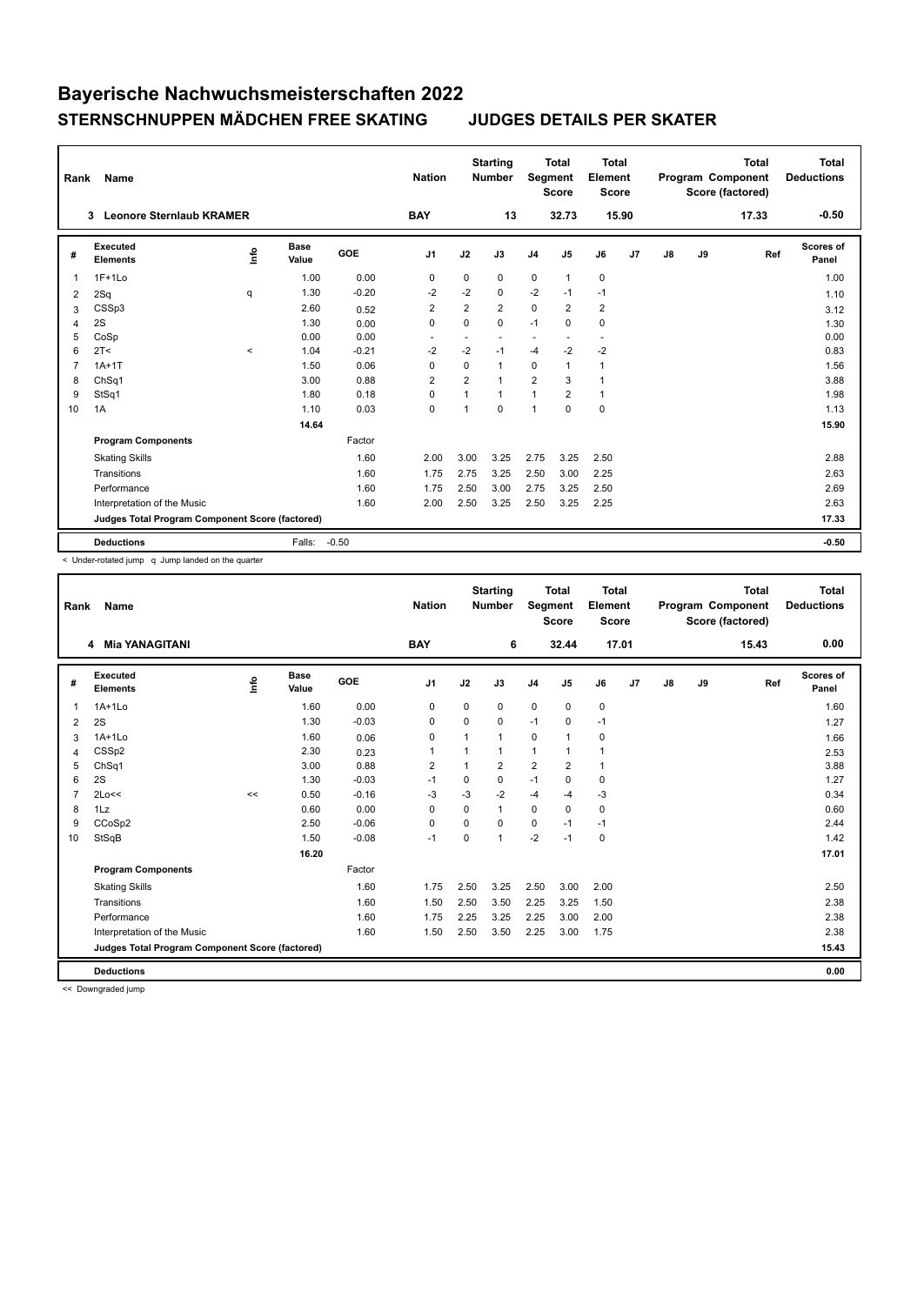| Rank           | Name                                            |                          |                      |            | <b>Nation</b>       |                             | <b>Starting</b><br>Number |              | <b>Total</b><br>Segment<br><b>Score</b> | <b>Total</b><br>Element<br><b>Score</b> |       |    |    | Program Component<br>Score (factored) | <b>Total</b> | <b>Total</b><br><b>Deductions</b> |
|----------------|-------------------------------------------------|--------------------------|----------------------|------------|---------------------|-----------------------------|---------------------------|--------------|-----------------------------------------|-----------------------------------------|-------|----|----|---------------------------------------|--------------|-----------------------------------|
|                | 5 Zitong Emily WANG                             |                          |                      |            | <b>BAY</b>          |                             | $\bf 2$                   |              | 29.00                                   |                                         | 14.89 |    |    |                                       | 14.61        | $-0.50$                           |
| #              | <b>Executed</b><br><b>Elements</b>              | lnfo                     | <b>Base</b><br>Value | <b>GOE</b> | J1                  | J2                          | J3                        | J4           | J5                                      | J6                                      | J7    | J8 | J9 |                                       | Ref          | Scores of<br>Panel                |
| 1              | 1A                                              |                          | 1.10                 | 0.08       | $\mathbf{1}$        | $\pmb{0}$                   | $\mathbf{1}$              | 0            | 1                                       | $\mathbf{1}$                            |       |    |    |                                       |              | 1.18                              |
| 2              | 1Lz+1Lo                                         |                          | 1.10                 | 0.00       | 0                   | $\mathbf 0$                 | 0                         | $-1$         | 0                                       | $\mathbf 0$                             |       |    |    |                                       |              | 1.10                              |
| 3              | 2S                                              |                          | 1.30                 | $-0.65$    | $-5$                | -5                          | $-5$                      | $-5$         | $-5$                                    | $-5$                                    |       |    |    |                                       |              | 0.65                              |
| $\overline{4}$ | $1F+1Lo$                                        |                          | 1.00                 | 0.01       | $\mathbf 0$         | $\mathbf 0$                 | 1                         | $\mathbf 0$  | 1                                       | $\mathbf 0$                             |       |    |    |                                       |              | 1.01                              |
| 5              | StSqB                                           |                          | 1.50                 | 0.00       | $-1$                | 0                           | 1                         | $\mathbf 0$  | 0                                       | $\mathbf 0$                             |       |    |    |                                       |              | 1.50                              |
| 6              | 1F                                              |                          | 0.50                 | 0.00       | $\mathbf 0$         | $\mathbf 0$                 | $\mathbf{1}$              | $\mathbf 0$  | 0                                       | $\mathbf 0$                             |       |    |    |                                       |              | 0.50                              |
| $\overline{7}$ | CCoSp1                                          |                          | 2.00                 | 0.05       | $-1$                | 1                           | $\mathbf{1}$              | $-1$         | 0                                       | $\mathbf{1}$                            |       |    |    |                                       |              | 2.05                              |
| 8              | ChSq1                                           |                          | 3.00                 | 0.50       | $\mathbf{1}$        | $\mathbf{1}$                | $\overline{2}$            | $-1$         | 1                                       | $\mathbf{1}$                            |       |    |    |                                       |              | 3.50                              |
| 9              | 1A                                              |                          | 1.10                 | 0.11       | $\mathbf{1}$        | $\mathbf{1}$                | $\mathbf{1}$              | $\mathbf{1}$ | 1                                       | $\mathbf{1}$                            |       |    |    |                                       |              | 1.21                              |
| 10             | CSSp1                                           |                          | 1.90                 | 0.29       | 2                   | $\mathbf{1}$                | $\mathbf{1}$              | $\mathbf{1}$ | $\overline{2}$                          | $\overline{2}$                          |       |    |    |                                       |              | 2.19                              |
|                |                                                 |                          | 14.50                |            |                     |                             |                           |              |                                         |                                         |       |    |    |                                       |              | 14.89                             |
|                | <b>Program Components</b>                       |                          |                      | Factor     |                     |                             |                           |              |                                         |                                         |       |    |    |                                       |              |                                   |
|                | <b>Skating Skills</b>                           |                          |                      | 1.60       | 2.00                | 2.25                        | 3.25                      | 2.25         | 3.00                                    | 2.00                                    |       |    |    |                                       |              | 2.38                              |
|                | Transitions                                     |                          |                      | 1.60       | 1.50                | 2.00                        | 3.25                      | 2.00         | 2.75                                    | 1.50                                    |       |    |    |                                       |              | 2.06                              |
|                | Performance                                     |                          |                      | 1.60       | 2.00                | 2.25                        | 3.50                      | 2.25         | 3.00                                    | 2.25                                    |       |    |    |                                       |              | 2.44                              |
|                | Interpretation of the Music                     |                          |                      | 1.60       | 1.75                | 2.25                        | 3.25                      | 2.00         | 2.75                                    | 2.00                                    |       |    |    |                                       |              | 2.25                              |
|                | Judges Total Program Component Score (factored) |                          |                      |            |                     |                             |                           |              |                                         |                                         |       |    |    |                                       |              | 14.61                             |
|                | <b>Deductions</b>                               |                          | Falls: -0.50         |            |                     |                             |                           |              |                                         |                                         |       |    |    |                                       |              | $-0.50$                           |
|                |                                                 |                          |                      |            |                     |                             |                           |              |                                         |                                         |       |    |    |                                       |              |                                   |
|                |                                                 |                          |                      |            |                     |                             |                           |              |                                         |                                         |       |    |    |                                       |              |                                   |
|                |                                                 |                          |                      |            |                     |                             | <b>Starting</b>           |              | <b>Total</b>                            | <b>Total</b>                            |       |    |    |                                       | <b>Total</b> | <b>Total</b>                      |
| Rank           | Name                                            |                          |                      |            | <b>Nation</b>       |                             | <b>Number</b>             |              | Segment                                 | Element                                 |       |    |    | Program Component                     |              | <b>Deductions</b>                 |
|                |                                                 |                          |                      |            |                     |                             |                           |              | <b>Score</b>                            | <b>Score</b>                            |       |    |    | Score (factored)                      |              |                                   |
|                | 6 Anna ZHANG                                    |                          |                      |            | <b>BAY</b>          |                             | 8                         |              | 28.16                                   |                                         | 14.05 |    |    |                                       | 14.11        | 0.00                              |
| #              | <b>Executed</b>                                 |                          | Base                 | GOE        | J1                  | J2                          | J3                        | J4           | J5                                      | J6                                      | J7    | J8 | J9 |                                       | Ref          | Scores of                         |
|                | <b>Elements</b>                                 | lnfo                     | Value                |            |                     |                             |                           |              |                                         |                                         |       |    |    |                                       |              | Panel                             |
| 1              | 1A                                              |                          | 1.10                 | 0.00       | 0                   | $\mathbf 0$                 | 0                         | $-1$         | 0                                       | $\pmb{0}$                               |       |    |    |                                       |              | 1.10                              |
| $\overline{2}$ | $1F+1Lo$                                        |                          | 1.00                 | 0.00       | $\mathbf 0$         | $\mathbf 0$                 | 0                         | $-1$         | 0                                       | $\mathbf 0$                             |       |    |    |                                       |              | 1.00                              |
| 3              | 1A                                              |                          | 1.10                 | 0.00       | 0                   | 0                           | 0                         | $-1$         | 0                                       | $\mathbf 0$                             |       |    |    |                                       |              | 1.10                              |
| $\overline{4}$ | CCoSp2                                          |                          | 2.50                 | $-0.19$    | $-2$                | $\mathbf 0$                 | $-2$                      | $\mathbf 0$  | $-1$                                    | $\mathbf 0$                             |       |    |    |                                       |              | 2.31                              |
| 5              | 2S<                                             | $\overline{\phantom{a}}$ | 1.04                 | $-0.29$    | $-3$                | $-2$                        | $-3$                      | $-3$         | $-3$                                    | $-2$                                    |       |    |    |                                       |              | 0.75                              |
| 6              | Ch <sub>Sq1</sub>                               |                          | 3.00                 | 0.50       | $\overline{2}$      | $\mathbf{1}$                | 1                         | $\mathbf{1}$ | 1                                       | $\pmb{0}$                               |       |    |    |                                       |              | 3.50                              |
| 7              | $1F+1Lo$                                        |                          | 1.00                 | 0.01       | 0                   | $\mathbf{1}$                | $\mathbf{1}$              | 0            | 0                                       | $\pmb{0}$                               |       |    |    |                                       |              | 1.01                              |
| 8              | CSSp1V                                          |                          | 1.43                 | $-0.11$    | $-1$                | $\mathbf 0$                 | $-1$                      | $-1$         | 0                                       | $-1$                                    |       |    |    |                                       |              | 1.32                              |
| 9              | StSqB                                           |                          | 1.50                 | $-0.04$    | $-1$<br>$\mathbf 0$ | $\mathbf{1}$<br>$\mathbf 0$ | 0<br>$\mathbf{1}$         | $-1$         | 0<br>0                                  | $\mathbf 0$                             |       |    |    |                                       |              | 1.46                              |
| 10             | 1F                                              |                          | 0.50                 | 0.00       |                     |                             |                           | 0            |                                         | $\mathbf 0$                             |       |    |    |                                       |              | 0.50                              |
|                |                                                 |                          | 14.17                |            |                     |                             |                           |              |                                         |                                         |       |    |    |                                       |              | 14.05                             |
|                | <b>Program Components</b>                       |                          |                      | Factor     |                     |                             |                           |              |                                         |                                         |       |    |    |                                       |              |                                   |
|                | <b>Skating Skills</b>                           |                          |                      | 1.60       | 1.50                | 2.75                        | 3.00                      | 2.25         | 2.75                                    | 1.75                                    |       |    |    |                                       |              | 2.38                              |
|                | Transitions                                     |                          |                      | 1.60       | 1.50                | 2.25                        | 3.00                      | 1.75         | 2.75                                    | 1.25                                    |       |    |    |                                       |              | 2.06                              |
|                | Performance                                     |                          |                      | 1.60       | 1.75                | 2.25                        | 3.00                      | 2.00         | 2.75                                    | 1.50                                    |       |    |    |                                       |              | 2.19                              |
|                | Interpretation of the Music                     |                          |                      | 1.60       | 1.75                | 2.25                        | 3.00                      | 2.00         | 2.75                                    | 1.50                                    |       |    |    |                                       |              | 2.19                              |
|                | Judges Total Program Component Score (factored) |                          |                      |            |                     |                             |                           |              |                                         |                                         |       |    |    |                                       |              | 14.11                             |

< Under-rotated jump